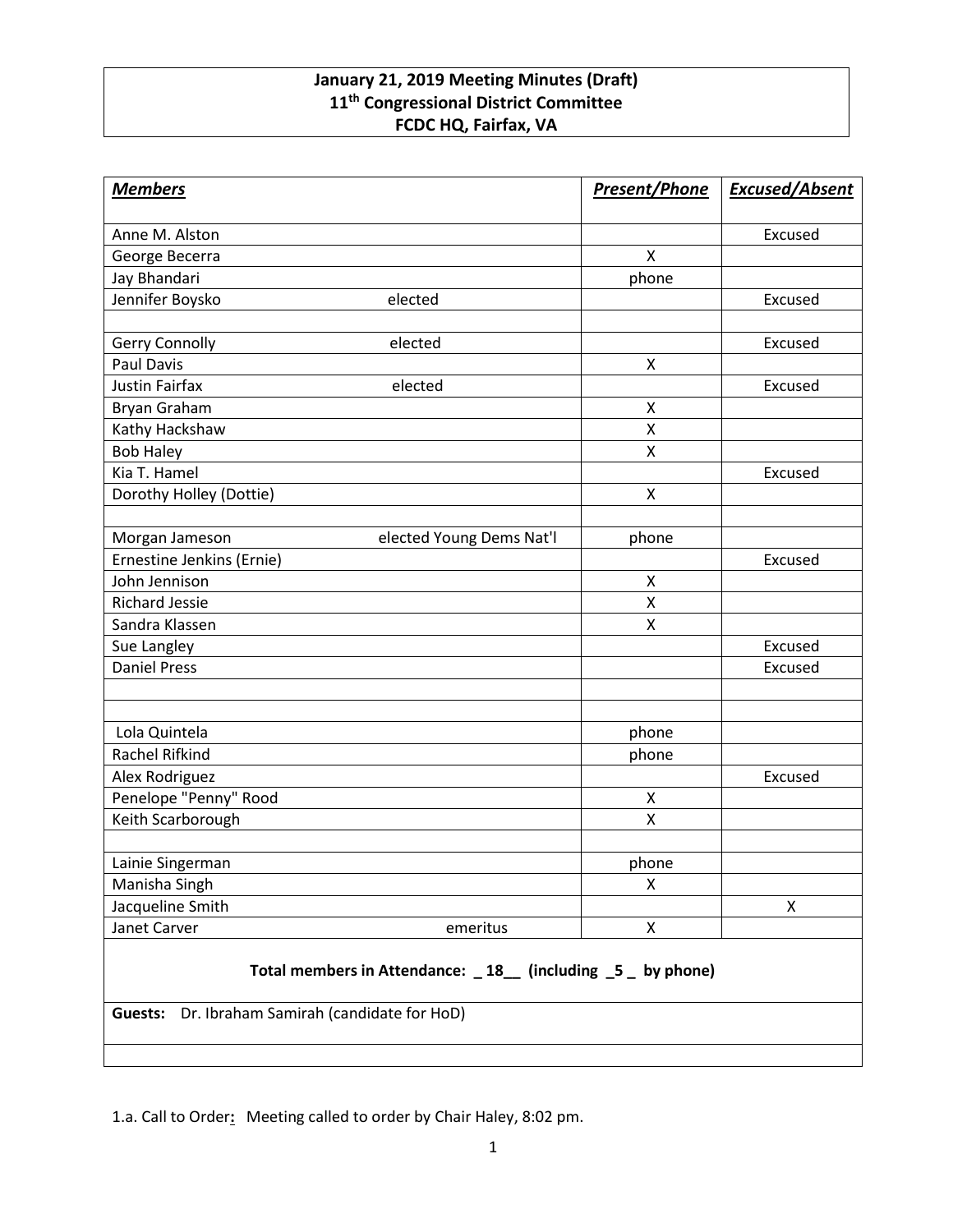| 1.b Roll Call: Jennison                                                                                                                                                                                                                                                                                                                                                                                                                                                                                                                                                                                                                                                                                                 |
|-------------------------------------------------------------------------------------------------------------------------------------------------------------------------------------------------------------------------------------------------------------------------------------------------------------------------------------------------------------------------------------------------------------------------------------------------------------------------------------------------------------------------------------------------------------------------------------------------------------------------------------------------------------------------------------------------------------------------|
| 2. Guest Introductions                                                                                                                                                                                                                                                                                                                                                                                                                                                                                                                                                                                                                                                                                                  |
| - Candidate Dr. Ibraham Samirah (8:05-8:23)                                                                                                                                                                                                                                                                                                                                                                                                                                                                                                                                                                                                                                                                             |
| 3.a. Motion to Approve Agenda<br>Motion by $\_$ John $\_$<br>2nd by Sandra<br>Discussion: none<br>Vote: ____ unanimous___                                                                                                                                                                                                                                                                                                                                                                                                                                                                                                                                                                                               |
| 3.b. Approval of Minutes. - John<br>November 19, 2018 11th CD meeting @ FCDC HQ - not available<br>Discussion: corrections by __<br>Vote:                                                                                                                                                                                                                                                                                                                                                                                                                                                                                                                                                                               |
| 4. Treasurer's Report - Bob for Rachel - as of: 12/19/2018<br>Federal account<br>$\begin{array}{c}\n\mathsf{S} \quad \quad \mathsf{S} \quad \quad \mathsf{S} \quad \quad \mathsf{S} \quad \quad \mathsf{S} \quad \quad \mathsf{S} \quad \quad \mathsf{S} \quad \quad \mathsf{S} \quad \quad \mathsf{S} \quad \quad \mathsf{S} \quad \quad \mathsf{S} \quad \quad \mathsf{S} \quad \quad \mathsf{S} \quad \quad \mathsf{S} \quad \quad \mathsf{S} \quad \quad \mathsf{S} \quad \quad \mathsf{S} \quad \quad \mathsf{S} \quad \quad \mathsf{S} \quad \quad \mathsf{S} \quad \quad \mathsf{S} \quad \quad \math$<br>Non-federal account<br>[Motion for report to be filed by __________.]<br>[Accepted. No vote required.] |
| 5. Chair's Report - Haley<br>- Change of Sturdivant date to 5/5/2019<br>- bylaws - Jennison no report<br>- DPVA central 12/8 wrap up in Richmond                                                                                                                                                                                                                                                                                                                                                                                                                                                                                                                                                                        |
| 6. Vice Chairs' Reports -<br>Fairfax - Sue: - n/a                                                                                                                                                                                                                                                                                                                                                                                                                                                                                                                                                                                                                                                                       |
| PWCo - Keith: - PWCo next mtg 1/27/19<br>- looking for new HQ<br>- planning on 2019 races - 34 including Chair Sup, Sheriff, Magisterial Sups<br>- school sizes and boundaries<br>- working on Delores Hampton award<br>Communications - Lainie:<br>- joint campaign for fall<br>- FCDC anti-harassment policy<br>- endorsement policy                                                                                                                                                                                                                                                                                                                                                                                  |
| 7. Jurisdiction Reports:                                                                                                                                                                                                                                                                                                                                                                                                                                                                                                                                                                                                                                                                                                |
| FfxCo - Bob for Sue: - Good FCDC holiday party<br>Lanie - Road to Richmond sold out 300 ^\$<br>Rachel - Need larger venue<br>- working on endorsement committee<br>- (Susan Johnson - precinct ops engagement)                                                                                                                                                                                                                                                                                                                                                                                                                                                                                                          |
| FfxCity - Kathy: - Lovely holiday brunch<br>- ^ new attendees                                                                                                                                                                                                                                                                                                                                                                                                                                                                                                                                                                                                                                                           |